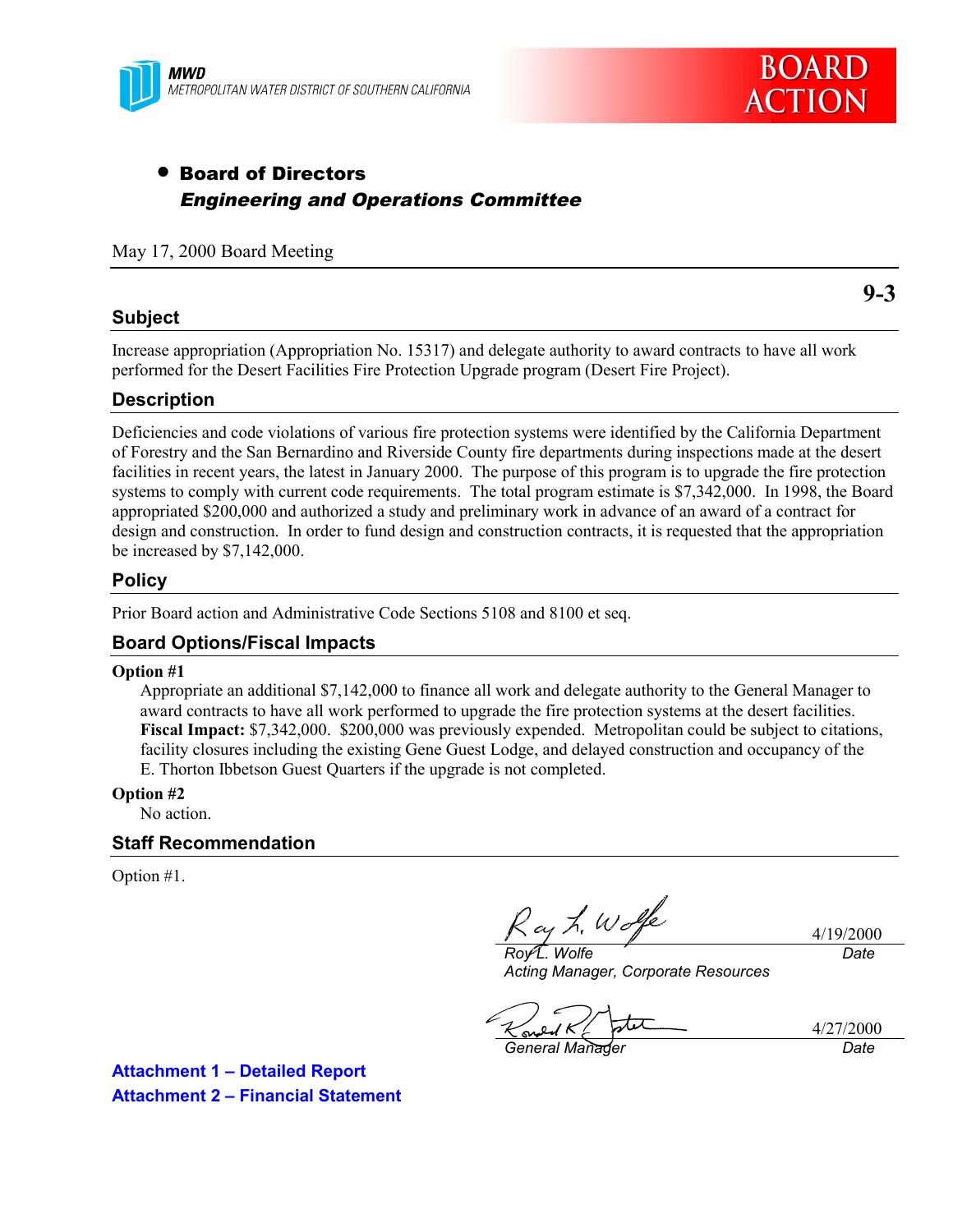## **DETAILED REPORT**

Deficiencies and code violations of various fire protection systems were identified by the California Department of Forestry and the San Bernardino and Riverside counties fire departments during inspections made at the desert facilities from November 1995 through January 1996 and more recently in January 2000. Following this latest inspection by the fire official, the Riverside County Fire Department issued a letter to Metropolitan stating that the existing fire watch is not acceptable in lieu of upgrading the fire protection system. Progress must be made in correcting the deficiencies or the existing guest lodge could be closed down, thereby creating a pending urgency for the Guest Quarters Project. The cited facilities are:

- 1. Whitsett Intake Facility (Intake) San Bernardino County
- 2. Gene Facility (Gene) San Bernardino County
- 3. Iron Mountain Facility (Iron Mountain) San Bernardino County
- 4. Eagle Mountain Facility (Eagle Mountain) Riverside County, and
- 5. Julian Hinds Facility (Hinds) Riverside County

The purpose of this program is to upgrade the fire protection systems to comply with current code requirements. The upgrades include:

- 1. Replacement of existing non-code compliant fire protection water supply systems
- 2. Replacement of existing non-code compliant fire sprinkler systems
- 3. Installation of new sprinkler systems (where none exist)
- 4. Installation of new fire detection and alarm systems

In February 1998, the Board appropriated \$200,000 (Appropriation No. 15317) and authorized a study and all preliminary work in advance of award of a contract for design and construction. All the preliminary work has been completed and the funds have been expended. It is recommended that the Board appropriate an additional \$7,142,000 to complete all work and delegate authority to the General Manager to award necessary contracts for the design and construction of the required upgrades.

 In summer 1999, a formal Request for Qualifications (RFQ) and Request for Bids yielded a single bid which would have resulted in a total program cost of \$9,261,000, greatly exceeded the previous project budget of \$5,200,000. Because the original estimate was based on a very preliminary design, it could not adequately account for the complexity of the work necessary for code compliance and the cost impacts due to the remoteness of the sites. Subsequently, staff revised the scope of work to focus solely on the code required fire protection system deficiencies and eliminate the recommended, non-code required items. Completion of the revised scope of work will improve the level of fire protection at the desert facilities, increase the protection provided to Metropolitan employees and guests, increase the protection provided to Metropolitan's assets, and bring the facilities into compliance with current fire codes.

In order to expedite the Desert Fire Project, staff has already let a professional-services design contract, and design work is proceeding. The construction portion of the Desert Fire Project shall be divided into several subprojects. Each subproject will be separate and competitively bid with various completion dates.

This project is categorically exempted from the provisions of the California Environmental Quality Act (CEQA) because it involves repair and modifications of existing facilities (CEQA Guidelines Section 15301). No further environmental documentation or reviews are necessary for the Board to act on the recommendation.